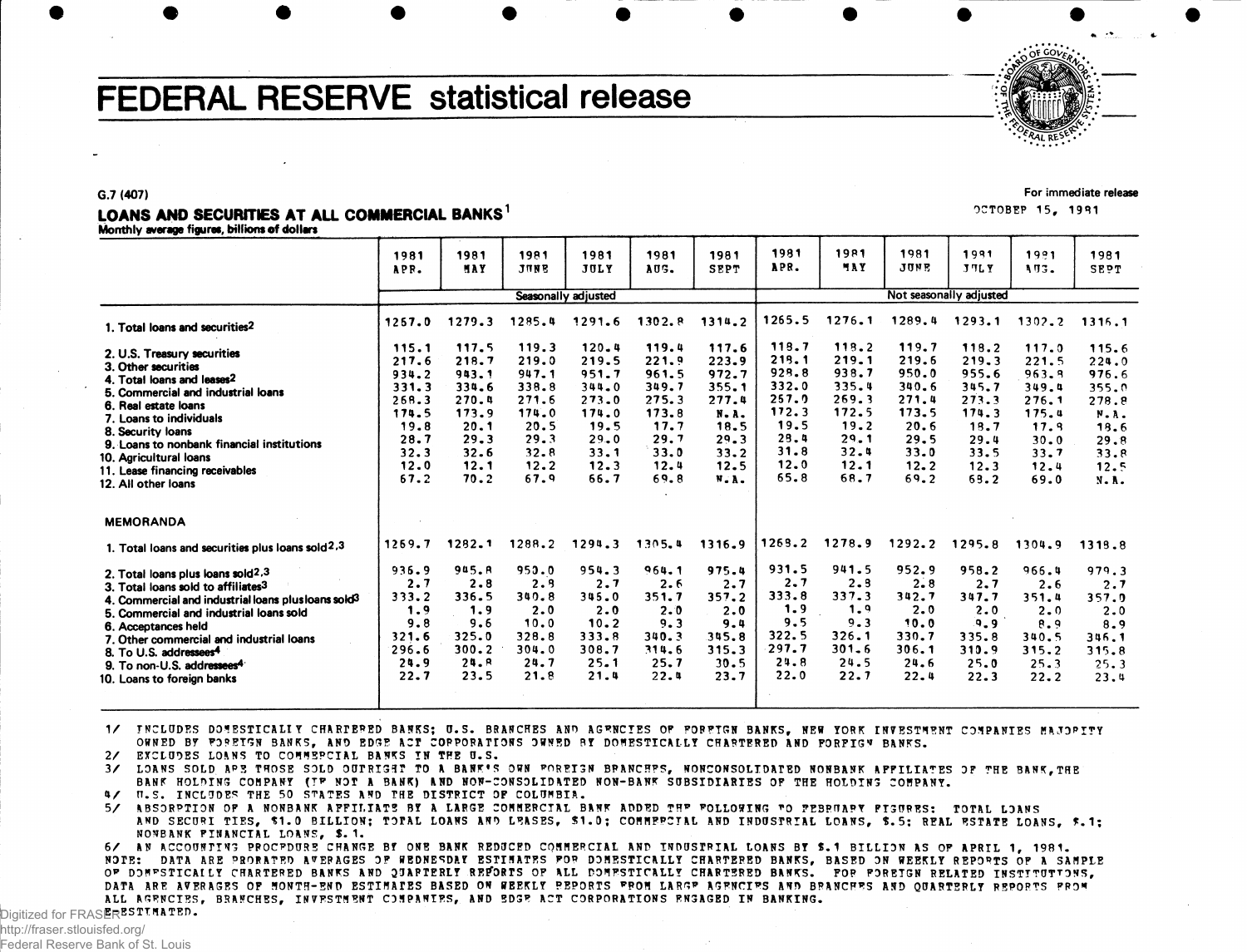### G.7 (407)A LOANS AND SECURITIES AT DOMESTICALLY CHARTERED COMMERCIAL BANKS<sup>1</sup>

Averages of Wednesday figures, billions of dollars

|                                                                 | 1981         | 1981         | 1981<br>JUNE | 1981<br>JULY        | 1981<br>AUG. | 1981<br><b>SEPT</b> | 1981<br>APR. | 1981<br>MAY  | 1981<br>JUNE            | 1981   | <b>1981</b> | 1991                              |
|-----------------------------------------------------------------|--------------|--------------|--------------|---------------------|--------------|---------------------|--------------|--------------|-------------------------|--------|-------------|-----------------------------------|
|                                                                 | APR.         | MAY          |              |                     |              |                     |              |              |                         | JULY   | AUG.        | $S$ <sup>r</sup> <sup>p</sup> $T$ |
|                                                                 |              |              |              | Seasonally adjusted |              |                     |              |              | Not seasonally adjusted |        |             |                                   |
| 1. Total loans and securities <sup>2</sup>                      | 1194.2       | 1196.3       | 1203.9       | 1210.9              | 1220.3       | 1228.9              | 1133.2       | 1194.9       | 1207.6                  | 1212.2 | 1221.3      | 1231.3                            |
| 2. U.S. Treasury securities                                     | 112.8        | 115.1        | 116.9        | 118.1               | 117.1        | 115.3               | 116.4        | 115.9        | 117.4                   | 116.0  | 114.9       | 113.3                             |
| 3. Other securities                                             | 215.8        | 216.9        | 217.2        | 217.7               | 220.0        | 222.1               | 216.3        | 217.3        | 217.8                   | 217.5  | 219.5       | 222.1                             |
| 4. Total loans and leases <sup>2</sup>                          | 355.6        | 864.3        | 869.3        | 875.1               | 883.1        | 891.5               | 850.5        | 861.7        | 872.4                   | 878.5  | 886.6       | 895.9                             |
| 5. Commercial and industrial loans                              | 291.7        | 286.7        | 290.4        | 294.6               | 299.4        | 302.6               | 282.2        | 287.8        | 292.4                   | 296.4  | 299.4       | 392.6                             |
| 6. Real estate loans                                            | 258.3        | 270.4        | 271.6        | 273.0               | 275.3        | 277.4               | $267 - 0$    | 269.3        | 271.4                   | 273.3  | 776.1       | 278.8                             |
| 7. Loans to individuals                                         | 174.5        | 173.9        | 174.0        | 174.0               | 173.9        | N.A.                | 172.3        | 172.5        | 173.5                   | 174.3  | 175.4       | N.A.                              |
| 8. Security loans                                               | 18.6         | 18.8         | 19.4         | 19.5                | 16.9         | 17.4                | 18.4         | <b>18.1</b>  | 19.5                    | 17.8   | 17.1        | 17.6                              |
| 9. Loans to nonbank financial institutions                      | 27.7         | 28.2         | 28.2<br>32.8 | 28.0<br>33.1        | 28.6<br>33.0 | 28.3<br>33.2        | 27.3<br>31.8 | 28.3         | 28.4                    | 29.3   | 29.0        | 28.8                              |
| 10. Agricultural loans                                          | 32.3<br>12.0 | 32.6<br>12.1 | 12.2         | $12 - 3$            | 12.4         | 12.5                | 12.0         | 32.4<br>12.1 | 33.0                    | 33.5   | 33.7        | 33.9                              |
| 11. Lease financing receivables                                 | 40.4         | 41.6         | 41.2         | 41.5                | 43.5         | N.A.                | 39.5         | 41.5         | 12.2<br>42.0            | 12.3   | 12.4        | 12.5                              |
| 12. All other loans                                             |              |              |              |                     |              |                     |              |              |                         | 42.4   | 43.6        | N.A.                              |
| <b>MEMORANDA</b>                                                |              |              |              |                     |              |                     |              |              |                         |        |             |                                   |
| 1. Total loans and securities plus loans sold 2.3               | 1196.9       | 1199.0       | 1206.8       | 1213.6              | 1223.0       | 1231.6              | 1195.9       | 1197.7       | 1210.5                  | 1214.7 | 1223.7      | 1234.2                            |
| 2. Total loans plus loans sold2,3                               | 859.3        | 867.0        | 872.7        | 877.7               | $995 - 8$    | 894.2               | 853.2        | 864.5        | 875.2                   | 881.2  | 889.3       | 898.6                             |
| 3. Total loans sold to affiliates <sup>3</sup>                  | 2.7          | 2.8          | 2.8          | 2.7                 | 2.6          | 2.7                 | 2.7          | 2.9          | 2.8                     | 2.7    | 2.6         | 2.7                               |
| 4. Commercial and industrial loans plus loans sold <sup>3</sup> | 293.5        | 288.6        | 292.4        | 296.7               | 301.4        | 304.6               | 294.1        | 289.7        | 294.5                   | 299.4  | 301.4       | 304.6                             |
| 5. Commercial and industrial loans sold                         | 1.9          | 1.9          | 2.0          | 2.0                 | 2.9          | 2.0                 | 1.9          | 1.9          | 2.0                     | 2.0    | $2 - 0$     | 2.3                               |
| 6. Acceptances held                                             | 4.6          | 4.5          | 5.0          | $5 - 1$             | 4.3          | 3.8                 | 4.3          | 4.1          | 4.8                     | 4.6    | 3.7         | 3.2                               |
| 7. Other commercial and industrial loans                        | 277.1        | 292.2        | 285.4        | 289.6               | 295.1        | 298.8               | 277.9        | 283.7        | 287.7                   | 291.9  | $295 - 7$   | 299.4                             |
| 8. To U.S. addressees <sup>4</sup>                              | 269.7        | 274.7        | 277.9        | 282.0               | 287.4        | 291.4               | 270.8        | 276.3        | 280.1                   | 284.2  | 288.3       | 292.9                             |
| 9. To non-U.S. addressees <sup>4</sup>                          | 7.4          | 7.5          | 7.6          | 7.6                 | 7.7          | 7.4                 | 7.1          | 7.4          | 7.6                     | 7.6    | 7.4         | 7.4                               |
| 10. Loans to foreign banks                                      | 9.2          | 9.2          | 9.2          | 9.3                 | 9.5          | 10.3                | 9.7          | 9.1          | $9 - 2$                 | 9.6    | 9.6         | 12.5                              |
| $\tau \rightarrow$                                              |              |              |              |                     |              |                     |              |              |                         |        |             |                                   |

1/ DOMESTICALLY CHARTERED BANKS ARE THOSE WITH NATIONAL OP STATE CHARTERS WHETHER FOREIGN OWNER IR DOMESTTCALLY OWNED.

2/ EXCLUDES LOANS TO COMMERCIAL BANKS IN THE U.S.

3/ LOANS SOLD ARE THOSE SOLD OUTRIGHT TO A BANE'S OWN FOREIGN BRANCHES, NON-CONSOLIDATED NONBANK AFFILIATES OF THE BANK, THE BANK'S HOLDING COMPANY (IF NOT A BANK) AND NON-CONSOFIDATED NONBANK SUBSIDIARIES OF THE HOLDING COMPANY.

4/ U.S. INCLUDES THE 50 STATES AND THE DISTRICT OF COLUMBIA.

5/ ABSORPTION OF A NONBANK AFFILIATE BY A LARGE COMMERCIAL RANK ADDED THE FOLLOWING TO FEBRUARY FIGURES: TOTAL LOANS AND SECURITIES, \$1.0 BILLION; TOTAL LOANS, \$1.0; COMMERCIAL AND INDUSTRIAL LOANS, \$.5; REAL ESTATE LOANS, \$.1; NONBANK FINANCIAL LOANS, \$.1.

6/ AN ACCOUNTING PROCEDURE CHANGE BY ONE BANK REDUCED COMMERCIAL AND INDUSTRIAL LOANS BY \$.1 BILLION AS OF APRIL 1, 1981. NOTE: DATA NOT AVAILABLE SEPARATELY WHERE DASHES ARE SHOWN. DATA ARE PROPATED AVERAGES OF WEDNESDAY DATA, RASED ON WEEKLY PEPORTS OF A SAMPLE OF DOMESTICALLY CHARTERED BANKS AND QUARTERLY REPORTS OF ALL DOMESTICALLY CHARTERED BANKS.

#### **DCTOBER 15, 1981**